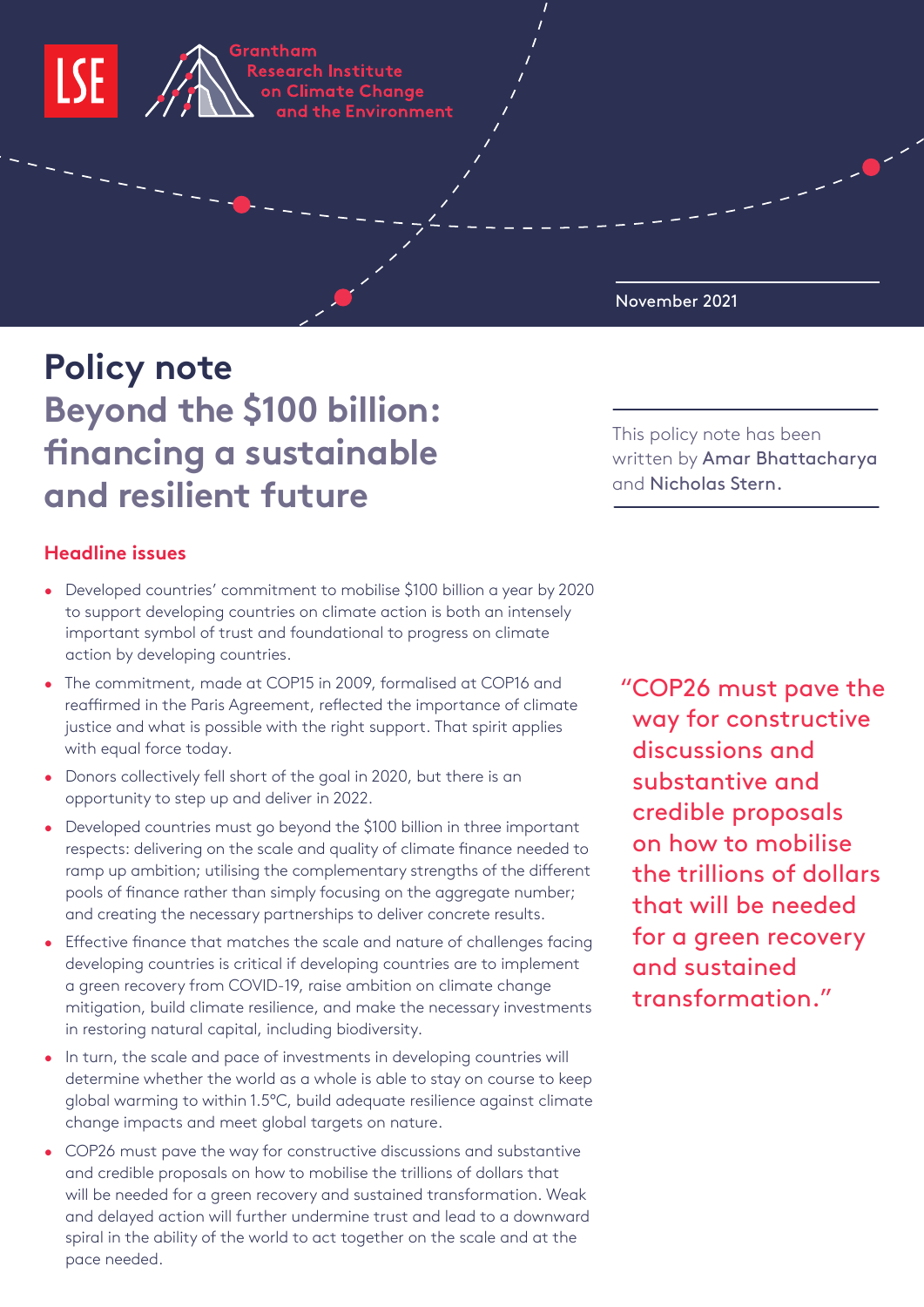#### **Where we are**

While there has been progress in both bilateral and multilateral public finance flows since 2013, climate finance flows attributable to developed countries were around \$20 billion short in aggregate of the \$100 billion per annum target by 2019. This is indicated by the most recent [biennial investment of the Standing Committee on Finance,](https://unfccc.int/sites/default/files/resource/54307_1 - UNFCCC BA 2020 - Report - V4.pdf) annual assessments by the [Organisation for Economic Co-operation and Development](https://www.oecd.org/env/climate-finance-provided-and-mobilised-by-developed-countries-aggregate-trends-updated-with-2019-data-03590fb7-en.htm?) (OECD), and the review of the [UN Independent Expert Group on Climate Finance.](https://www.un.org/sites/un2.un.org/files/100_billion_climate_finance_report.pdf)

At the request of COP26 President Designate Alok Sharma, Minister Jonathan Wilkinson of Canada and State Secretary Jochen Flasbarth of Germany have co-led a process of developing a [climate finance delivery plan](https://ukcop26.org/wp-content/uploads/2021/10/Climate-Finance-Delivery-Plan-1.pdf), assessing when and how developed countries will meet the \$100 billion goal. This assessment of current and forward-looking plans suggests that donors collectively fell short of the goal in 2020.

In the lead-up to the G7 Summit in Carbis Bay in June, the UN General Assembly Summit in September and the COP26 conference, several bilateral donors and multilateral institutions came forward with more ambitious commitments. Based on a detailed assessment of these plans with the technical support of the OECD Secretariat, the Delivery Plan concludes that "developed countries will make significant progress towards the US\$100 billion goal in 2022 and express confidence that it would be met in 2023. The data also gives us confidence that we will likely be able to mobilize more than US\$100 billion per year thereafter."

The Delivery Plan also acknowledges the need to tackle shortfalls in the quality of climate finance. These include its poor predictability, an inadequate focus on adaptation and on poor and vulnerable countries, a low share of grants, and difficulties in access to climate finance, especially by poor and vulnerable countries.

### **Where we must go now**

International climate finance is critical now to help developing countries meet two urgent and overlapping needs. The first is the imperative and opportunity for a strong and sustainable recovery and to build back better from the COVID-19 pandemic. The second is sustained transformation to accelerate the transition to a net-zero and climate-resilient future.

Both will require an exceptional push on the scale and quality of investments. Investment collapsed in developing countries in the aftermath of the COVID crisis and most developing countries have not been able to put in place ambitious recovery packages, in part due to stringent fiscal and debt constraints. Recovery packages need to be in the order of 2–3% of GDP in order to restore growth and make a strong shift towards green investments. Beyond the immediate recovery, many developing countries will need a sustained increase in investment in the order 5–6% of GDP by the end of the decade if they are to put their economies on a credible path to deliver on development and climate goals. The articulation of needs by [developing country Parties to the Standing Committee](https://unfccc.int/sites/default/files/resource/54307_2 - UNFCCC First NDR technical report - web %28004%29.pdf)  [on Finance](https://unfccc.int/sites/default/files/resource/54307_2 - UNFCCC First NDR technical report - web %28004%29.pdf) are broadly consistent with these estimates.

#### **The key priorities related to climate are:**

- To ramp up investment in sustainable infrastructure and accelerate energy transitions – to meet large and growing energy needs through renewable energy, accelerate the phase-out of coal, transform energy demand across the economy, and ensure a just transition.
- To scale up investments in climate change adaptation and resilience, especially in low-income and vulnerable countries.
- To invest in the restoration of natural capital (through agriculture, food and land use practices) and biodiversity.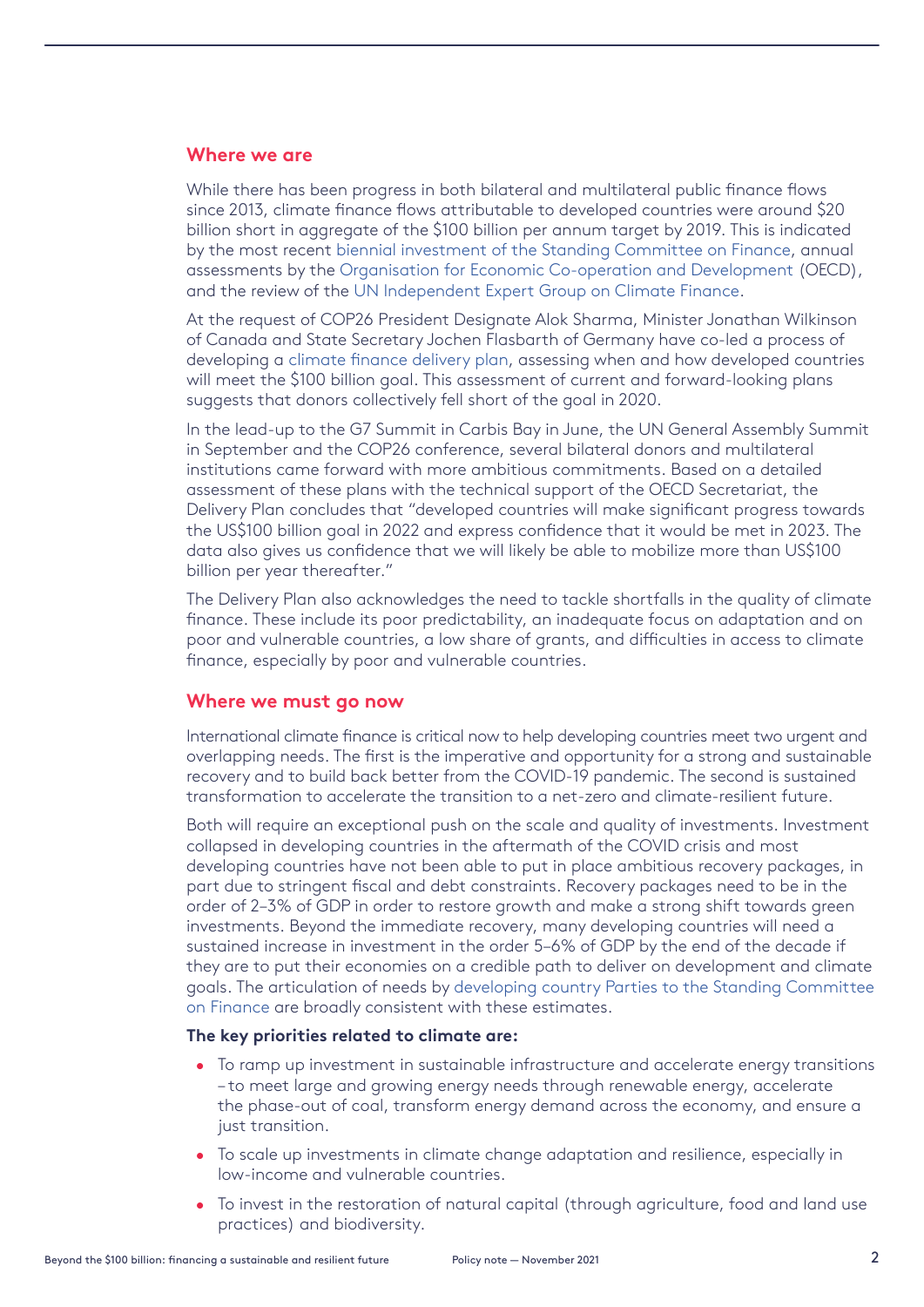Altogether, emerging markets and developing countries other than China will need to invest around an additional \$0.8 trillion per year by 2025 and close to \$2 trillion per year by 2030 on these priorities.

- About half the needed resources could come from improved domestic resource mobilisation, including tax and subsidy reform and carbon pricing. International cooperation on a minimum tax threshold, tax avoidance and profit shifting, and equitable sharing of tax revenues, can bolster national efforts.
- International climate finance must also step up, in two important ways:
	- First, donors and multilateral institutions must step up in 2022 to support a green recovery from COVID in developing countries. *This means that there is a need and an opportunity to deliver on the \$100 billion commitment in 2022.*
	- Second, international climate finance must be scaled up thereafter to support greater climate ambition and the build back better agenda in developing countries that can deliver on both climate and sustainable development.
- Private finance, domestic and international, should have a much greater role going forward, given the fiscal constraints and the much greater possibilities for the private sector to participate.

### **An action agenda on climate finance**

The first priority is the delivery of the \$100 billion. Delivery of the \$100 billion commitment is about more than the numbers adding up: it is about the impact and makeup of climate finance and about building ambition for 2025 and beyond. The needs of developing countries go far beyond \$100 billion per year. Climate finance must therefore continue to grow over time and help accelerate the wider shift in finance flows needed to implement the Paris Agreement.

While private climate finance must play an increasingly important role, there is no credible route to meeting the Paris goals without there being a significant increase in international public climate finance in the coming years as part of the effort to mobilise the trillions needed to keep the 1.5°C target in reach. International public finance plays a critical role in financing public investment priorities and helping to reduce, manage and share risk in order to unlock and scale up private finance.

#### **The action agenda must encompass five elements:**

#### **1. Donors must double bilateral climate finance to \$60 billion by 2025 from its 2018 level.**

Concessional finance from bilateral donors is the most critical component of the \$100 billion commitment. It is central to COP26 priorities, including adaptation and resilience, nature and biodiversity and support for poor and vulnerable countries. It is also critical to scaling up other pools of climate finance, including the multilateral climate funds and the multilateral development banks, and ultimately leveraging the much larger sums of private finance that will be needed. To achieve this, all developed countries will need to increase their climate finance commitments, recognising that some are already providing a greater share of climate finance than others.

There is also an urgent need to increase the *level of grant financing* from its present low amount (\$12 billion in 2018) and to ensure that *at least half of concessional climate finance supports adaptation and resilience objectives, including by an immediate doubling of public climate finance for adaptation.*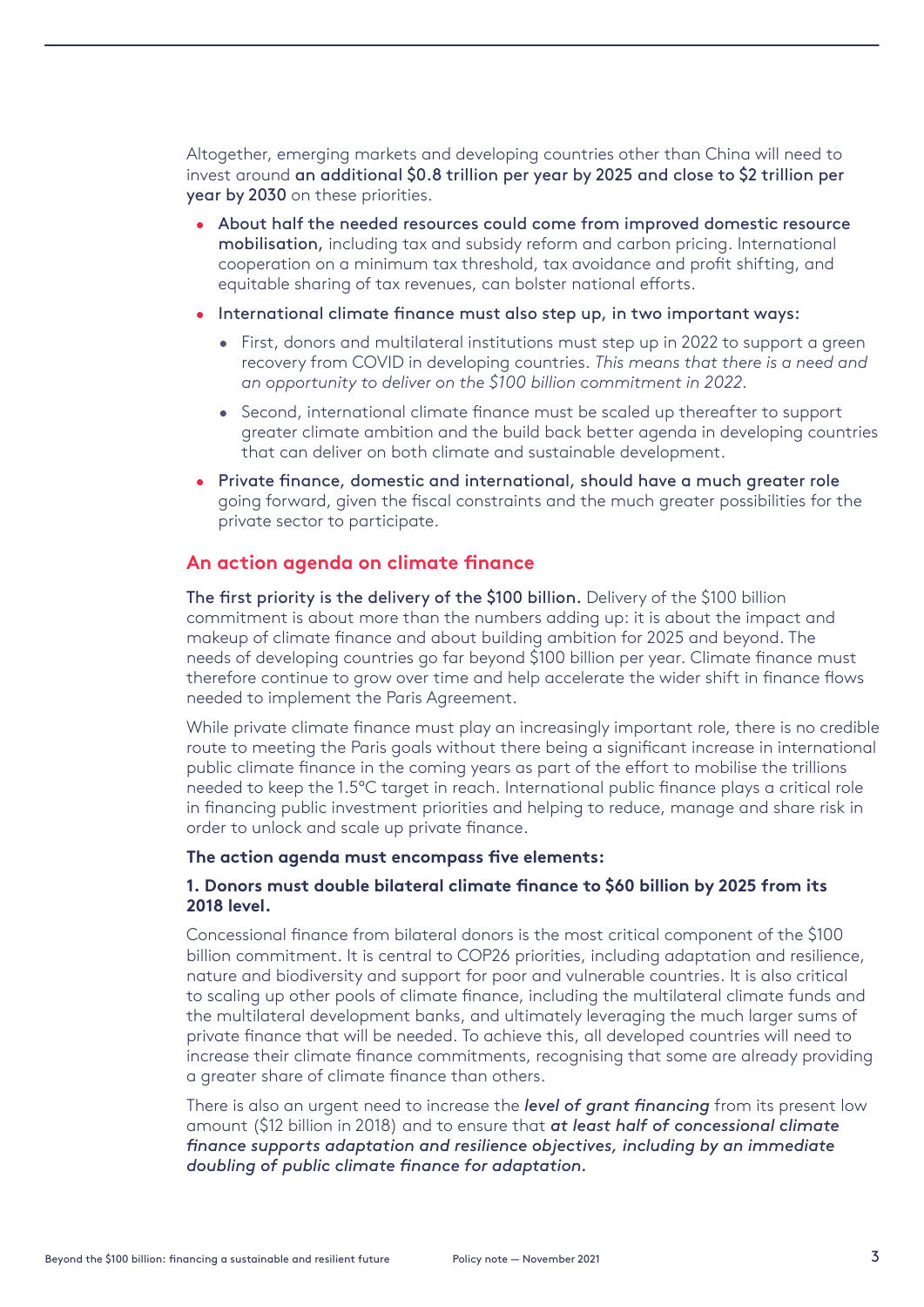### **2. Donors should step up their financing of the multilateral concessional funds – starting with ongoing replenishments – given their important catalytic and leveraging role.**

The funds that operate under the climate convention, notably the Green Climate Fund, the Global Environment Facility (which is in the midst of a replenishment) and the Adaptation Fund, are of special significance. An ambitious replenishment of the International Development Association is also critical, given that it is the largest source of funding for climate action in low-income countries. Other multilateral funds that have an important role to play on the climate agenda and will need increased support are the African Development Fund, the Climate Investment Funds, including its new Accelerating Coal Transition (ACT) and Renewable Energy Integration facilities, and the Global Infrastructure Facility. There are smaller multilateral instruments such as the Systematic Observations Financing Facility (SOFF) that are filling important gaps on climate action and need urgent funding. A move to a more predictable and coherent system of financing these multilateral instruments will be needed over time.

#### **3. The multilateral development banks (MDBs) must be prepared to triple their level of financing by 2025 from their 2018 levels.**

MDBs need to use all their instruments at this moment of crisis to greatly expand their support for green recovery and sustained transformation in developing countries, encompassing both large emitters and poor and climate-vulnerable countries. MDBs can help countries to unlock investments and *increase the flow and reduce the cost of capital* by reducing, managing and sharing risk. The [joint statement](https://ukcop26.org/mdb-joint-climate-statement/) from the MDBs issued at COP26 highlights the significant scaling up of their climate activities since the Paris Agreement and commits to raising ambition further, through: enhanced support for more ambitious nationally determined contributions (NDCs), long-term strategies and national adaptation plans; integration of the transition to a net-zero and climate-resilient economy with development programmes in key sectors such as energy, cities, food and land use, water, and industry; support for decommissioning coal and other highemissions systems, and for just transitions in communities, regions and sectors directly impacted; fostering of natural capital, biodiversity and nature-based solutions, as well as gender-smart solutions; and increasing the level of private capital mobilised in support of mitigation and adaptation investments, using platforms, investment vehicles, and blended finance instruments. The second edition of the Finance in Common Summit on 19–20 October 2021 brought together the entire development finance community on the achievement of the 2030 Agenda and the Paris Agreement, with a focus this time on the transformation of food systems for food security, adaptation to climate change and the preservation of biodiversity.

As MDBs ramp up these efforts, they will help countries greatly increase the scale of investments to support climate and sustainable development, and in turn must be prepared to provide and mobilise the necessary scale and mix of financing. All means must be explored to increase the scale of financing, including the [review of capital](http://www.g20.utoronto.ca/2021/210710-finance-annex-1.html)  [adequacy methodologies by the taskforce established by the G20](http://www.g20.utoronto.ca/2021/210710-finance-annex-1.html), more effective use of lending capacity and further steps on balance sheet optimisation. Shareholders must also be prepared to support proactive capital increases and alleviate specific lending constraints, for example to large borrowers, to ensure that ambitious climate transition programmes are not blocked because of a lack of financing.

#### **4. The private sector and the official sector must work together to greatly expand the mobilisation of private finance.**

Recent trends underscore the tremendous potential for the private sector to undertake climate investments in developing countries – including for energy transitions – and to mobilise and channel financing. Blended finance can help unlock investments that would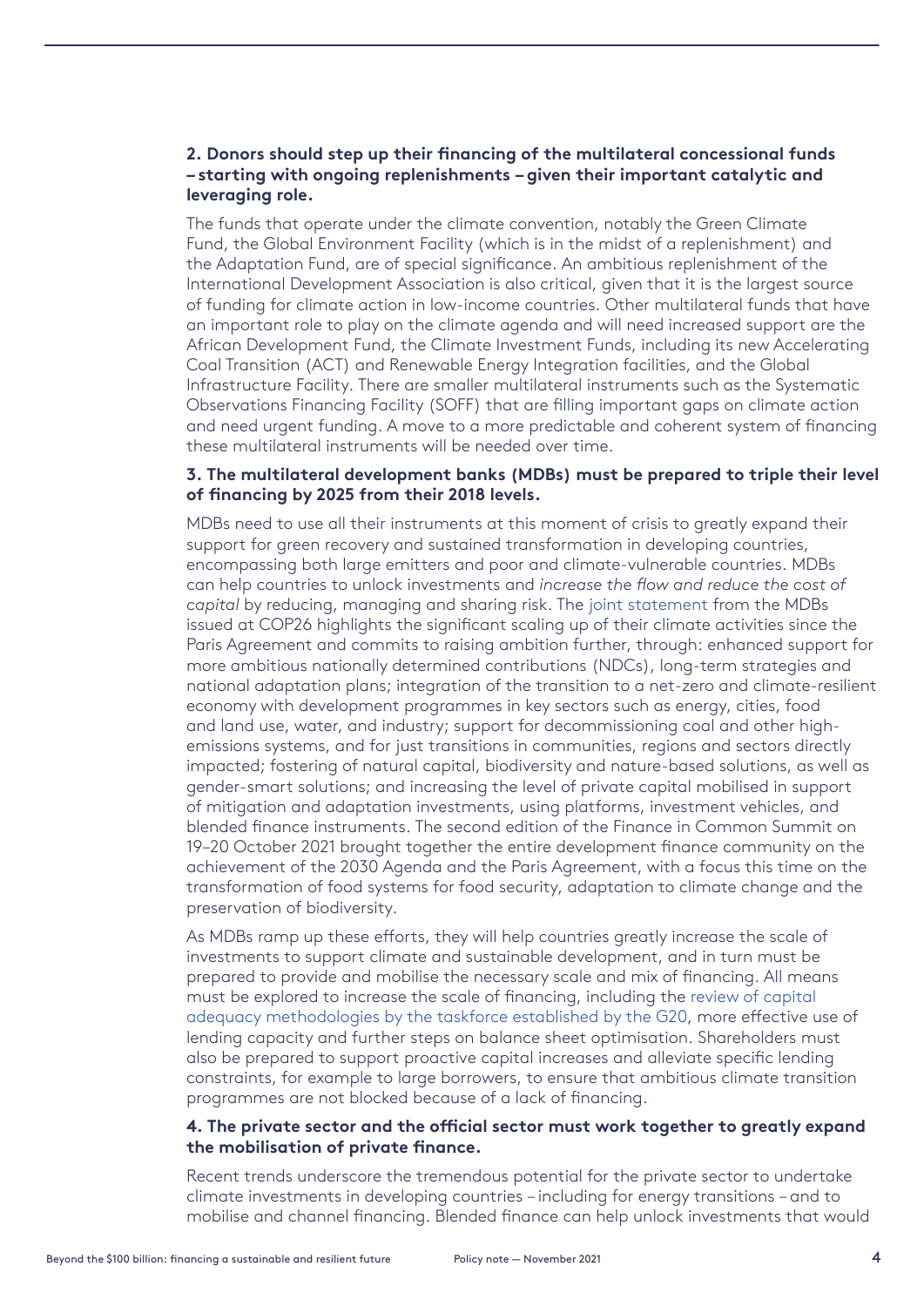not otherwise materialise and mobilise private financing. However, far too little private finance is being mobilised today; it will have to increase many times over. In particular, private finance for sustainable infrastructure and climate are being held back 'upstream' by shortcomings in the policy and regulatory framework, by a scarcity of well-prepared, bankable projects, inadequate mechanisms to mitigate risks, and by a lack of financial channels connecting deep sources of funds with investments.

Several private sector coalitions are now seeking to tackle these constraints and scale up financing targeted at sustainable investments in developing countries. These include [FAST-Infra](https://www.climatepolicyinitiative.org/fast-infra/), the [Climate Finance Leadership Initiative,](https://www.bloomberg.com/cfli/about/) the [Global Investors for Sustainable](https://www.gisdalliance.org/)  [Development](https://www.gisdalliance.org/) and now, very importantly, the [Glasgow Financial Alliance for Net Zero](https://www.gfanzero.com/). Stepped-up efforts have also been seen from the Global Infrastructure Facility, the MDBs and other stakeholders to enhance the partnership with the private sector, including through the country mobilisation platform announced by the Global Infrastructure Facility with the MDBs at the G20 Venice conference in July 2021. As the One Planet Summit paper ['Blended finance for scaling up climate and nature investments](https://www.lse.ac.uk/granthaminstitute/wp-content/uploads/2021/11/Blended-Finance-for-Scaling-Up-Climate-and-Nature-Investments-1.pdf)' underscores, "the world must scale up by linking public and private initiatives and working in a joined-up manner, harnessing private finance as an agent for the global public good."

#### **5. All parties should pursue innovative solutions to scale up and leverage climate finance.**

This should include using the available firepower of the pool of unutilised Special Drawing Rights (SDRs). The G7 and the G20 have committed to the reuse of \$100 billion of SDRs. The IMF is proposing to use part of this pool to buttress support for the Poverty Reduction Growth Trust and to establish a new [Resilience and Sustainability Trust](https://blogs.imf.org/2021/10/08/sharing-the-recovery-sdr-channeling-and-a-new-trust/) to support climate action in low-income and vulnerable middle-income countries. Beyond this, SDRs could potentially be channelled through MDBs and related financing windows such as the Climate Investment Funds.

A second way of mobilising concessional financing is through the strong contributions of private philanthropy, which can meet needs that other donors may not be able to. And a third way to mobilise debt-free finance are voluntary carbon markets. Mechanisms need to be put in place to assure the quality and integrity of such finance, but there is scope to mobilise financing in the many tens of billions of dollars that could be used for priorities such as accelerating the phase-out of coal and the restoration of forests and degraded land.

### **Partnerships to deliver results**

Acting on these five priorities can help deliver climate finance of the right scale, right kind, and in the right time. It will be equally important to take concerted steps to foster and enable the investments needed for transformation to a low-carbon, climate-resilient economy. *Powerful multipliers* can emerge from using all sources of finance, from collaboration across countries and institutions, from the instruments of the multilateral development banks and the international finance institutions, and from working with the private sector to manage risk.

There is now a great opportunity to join up public and private initiatives to deliver results country-by-country, supported by structured partnerships at the international level. There is increasing recognition of the importance of stronger partnerships between developed and developing countries, for example in the proposals from the UK on the [Clean Green](https://www.gov.uk/government/news/pm-launches-new-initiative-to-take-green-industrial-revolution-global)  [Initiative](https://www.gov.uk/government/news/pm-launches-new-initiative-to-take-green-industrial-revolution-global) and the G7 on the [Build Back Better World Initiative](https://www.whitehouse.gov/briefing-room/statements-releases/2021/06/12/fact-sheet-president-biden-and-g7-leaders-launch-build-back-better-world-b3w-partnership/). In addition, the [action](https://assets.bbhub.io/company/sites/63/2021/11/Country-Platforms-Action-Plan.pdf)  [plan on country platforms](https://assets.bbhub.io/company/sites/63/2021/11/Country-Platforms-Action-Plan.pdf) along the lines that Mark Carney is proposing can build on the prior [G20 initiative on country platforms](http://www.mof.gov.cn/en/Cooperation/mulid/202011/P020201104581749367491.pdf) to unlock ambitious investment programmes anchored in NDCs and long-term strategies, tackle barriers to private investment, and harness the right mix of public and private finance. The [Just Energy Transition Partnership](https://ukcop26.org/political-declaration-on-the-just-energy-transition-in-south-africa/)